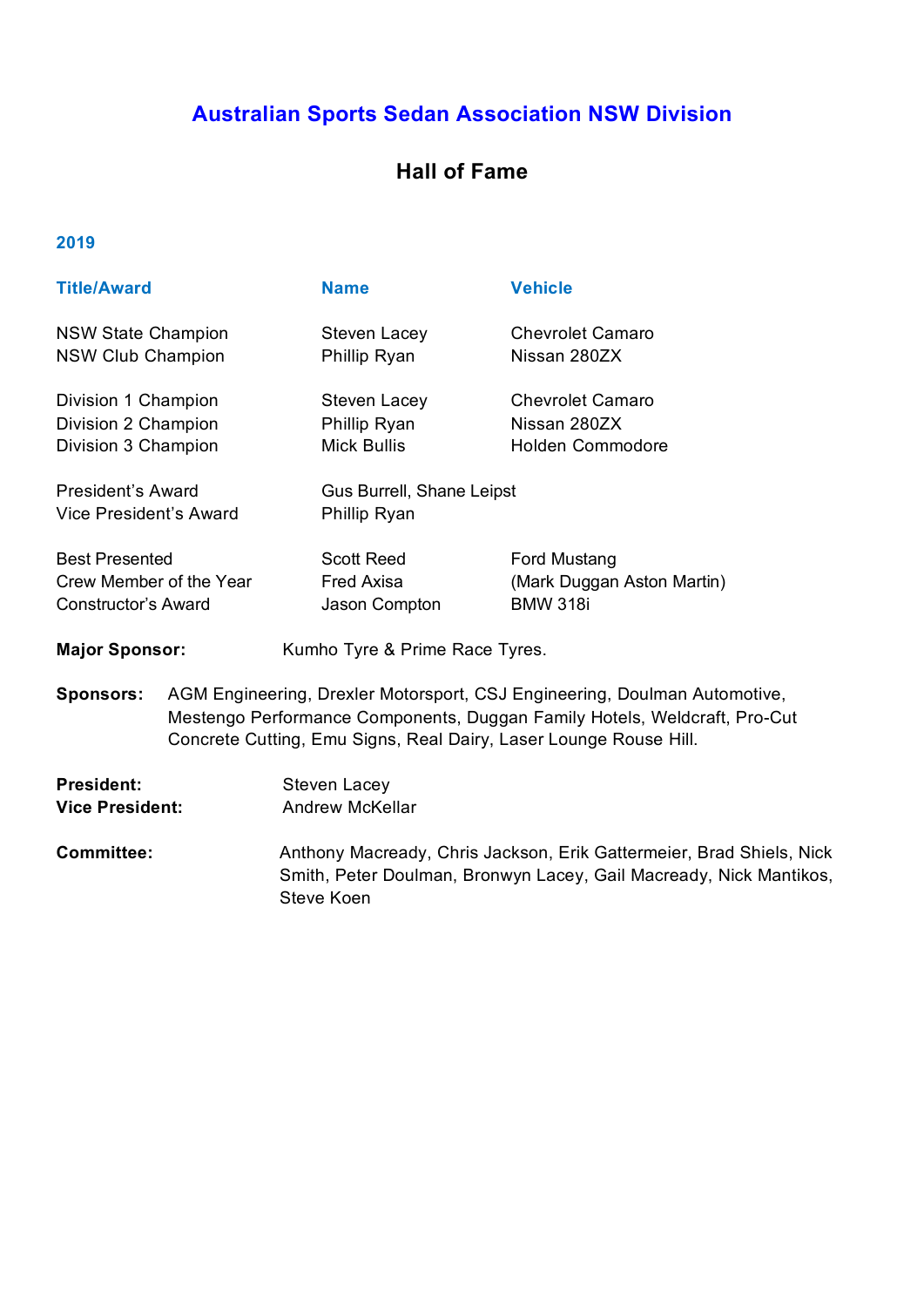| <b>Title/Award</b>                                                |                                                                                                                                                                                                | <b>Name</b>                                          | <b>Vehicle</b>                                                  |
|-------------------------------------------------------------------|------------------------------------------------------------------------------------------------------------------------------------------------------------------------------------------------|------------------------------------------------------|-----------------------------------------------------------------|
| <b>NSW State Champion</b><br><b>NSW Club Champion</b>             |                                                                                                                                                                                                | Steven Lacey<br><b>Nick Mantikos</b>                 | <b>Chevrolet Camaro</b><br>Datsun 1600                          |
| Division 1 Champion<br>Division 2 Champion<br>Division 3 Champion |                                                                                                                                                                                                | Steven Lacey<br>John Spiteri<br><b>Nick Mantikos</b> | <b>Chevrolet Camaro</b><br>Mitsubishi Lancer Evo<br>Datsun 1600 |
| President's Award<br>Vice President's Award                       |                                                                                                                                                                                                | <b>Scott Reed</b><br>Doreen Butchers                 |                                                                 |
| <b>Best Presented</b><br>Crew Member of the Year                  |                                                                                                                                                                                                | Tony Barton<br>Joshua Ellacott                       | Nissan 300ZX<br>(Scott Reed Mustang)                            |
| <b>Major Sponsor:</b>                                             |                                                                                                                                                                                                | Kumho Tyre & Prime Race Tyres.                       |                                                                 |
| <b>Sponsors:</b>                                                  | AGM Engineering, Drexler Motorsport, CSJ Engineering, Doulman Automotive,<br>Mestengo Performance Components, Duggan Family Hotels, Weldcraft, Emu Signs, Real<br>Dairy, Wake Up! Backpackers. |                                                      |                                                                 |

| <b>President:</b>      | Steven Lacey                                                                                                               |
|------------------------|----------------------------------------------------------------------------------------------------------------------------|
| <b>Vice President:</b> | Andrew McKellar                                                                                                            |
| Committee:             | Anthony Macready, Chris Jackson, Erik Gattermeier, Brad Shiels, Nick<br>Smith, Peter Doulman, Bronwyn Lacey, Gail Macready |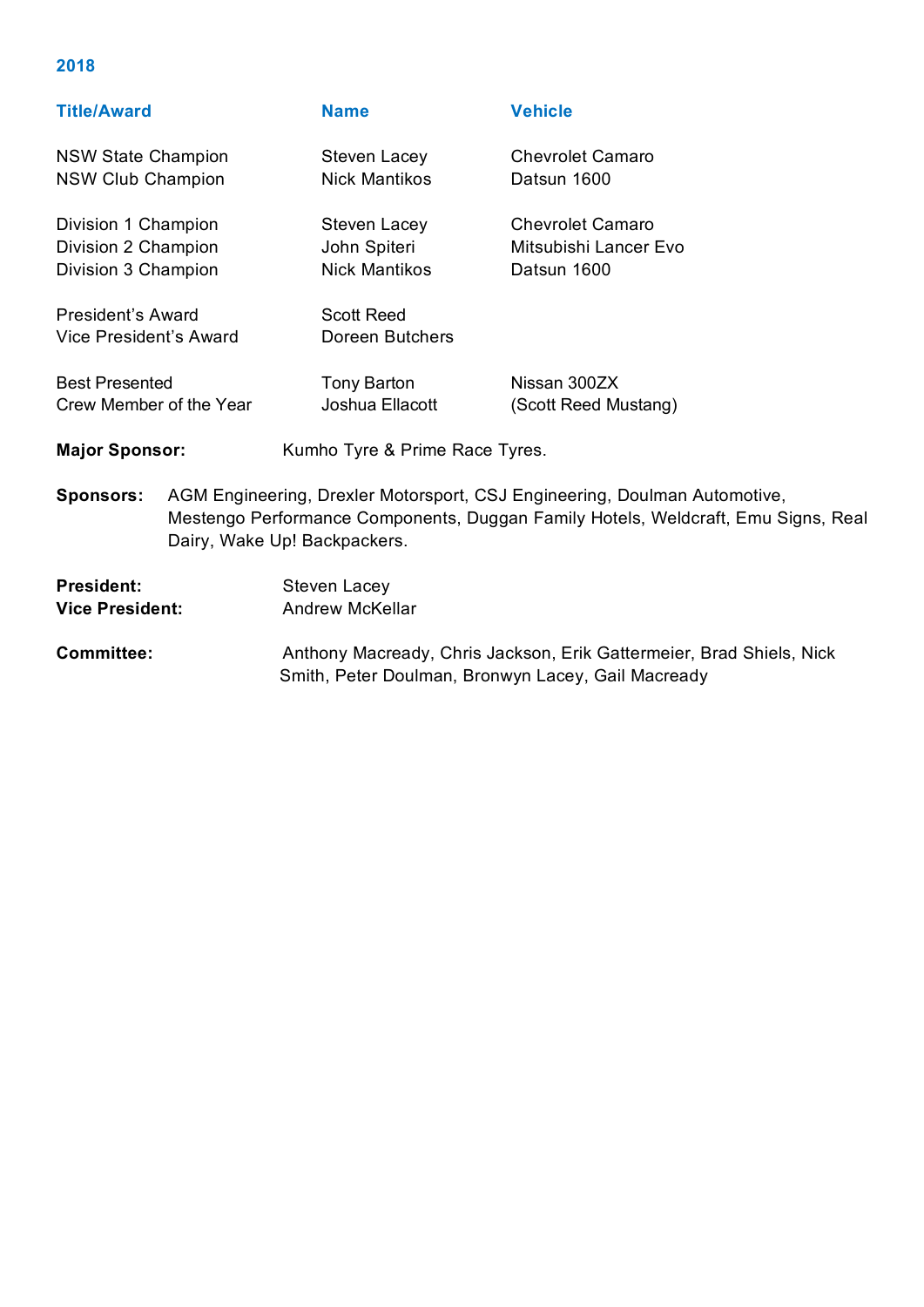| <b>Name</b>                                                                                                                                                                                                                                    | <b>Vehicle</b>                 |
|------------------------------------------------------------------------------------------------------------------------------------------------------------------------------------------------------------------------------------------------|--------------------------------|
| <b>Birol Cetin</b>                                                                                                                                                                                                                             | <b>Chevrolet Camaro</b>        |
| <b>Birol Cetin</b>                                                                                                                                                                                                                             | <b>Chevrolet Camaro</b>        |
| <b>Birol Cetin</b>                                                                                                                                                                                                                             | <b>Chevrolet Camaro</b>        |
| Joseph Said                                                                                                                                                                                                                                    | <b>Fiat 124</b>                |
| Ed Kreamer                                                                                                                                                                                                                                     | Mitsubishi Lancer Evo          |
| Erik Gattermeier                                                                                                                                                                                                                               |                                |
| Simon Copping                                                                                                                                                                                                                                  |                                |
| <b>Steve Shiels</b>                                                                                                                                                                                                                            | <b>Chevrolet Camaro</b>        |
|                                                                                                                                                                                                                                                |                                |
| AGM Engineering, Drexler Motorsport, CSJ Engineering, Doulman Automotive,<br>Mestengo Performance Components, Weldcraft, Emu Signs, Real Dairy, Wake Up!<br>Backpackers, Billys Motorsport & Automotive Services, Tomkin Hospitailty Services. |                                |
|                                                                                                                                                                                                                                                | Kumho Tyre & Prime Race Tyres. |

President: Steven Lacey **Vice President:** Chris Jackson

**Committee:** Mick Johnson, Anthony Macready, Erik Gattermeier, Brad Shiels, Suzanne Sullivan, Nick Smith, Peter Doulman, Bronwyn Lacey, Andrew McKellar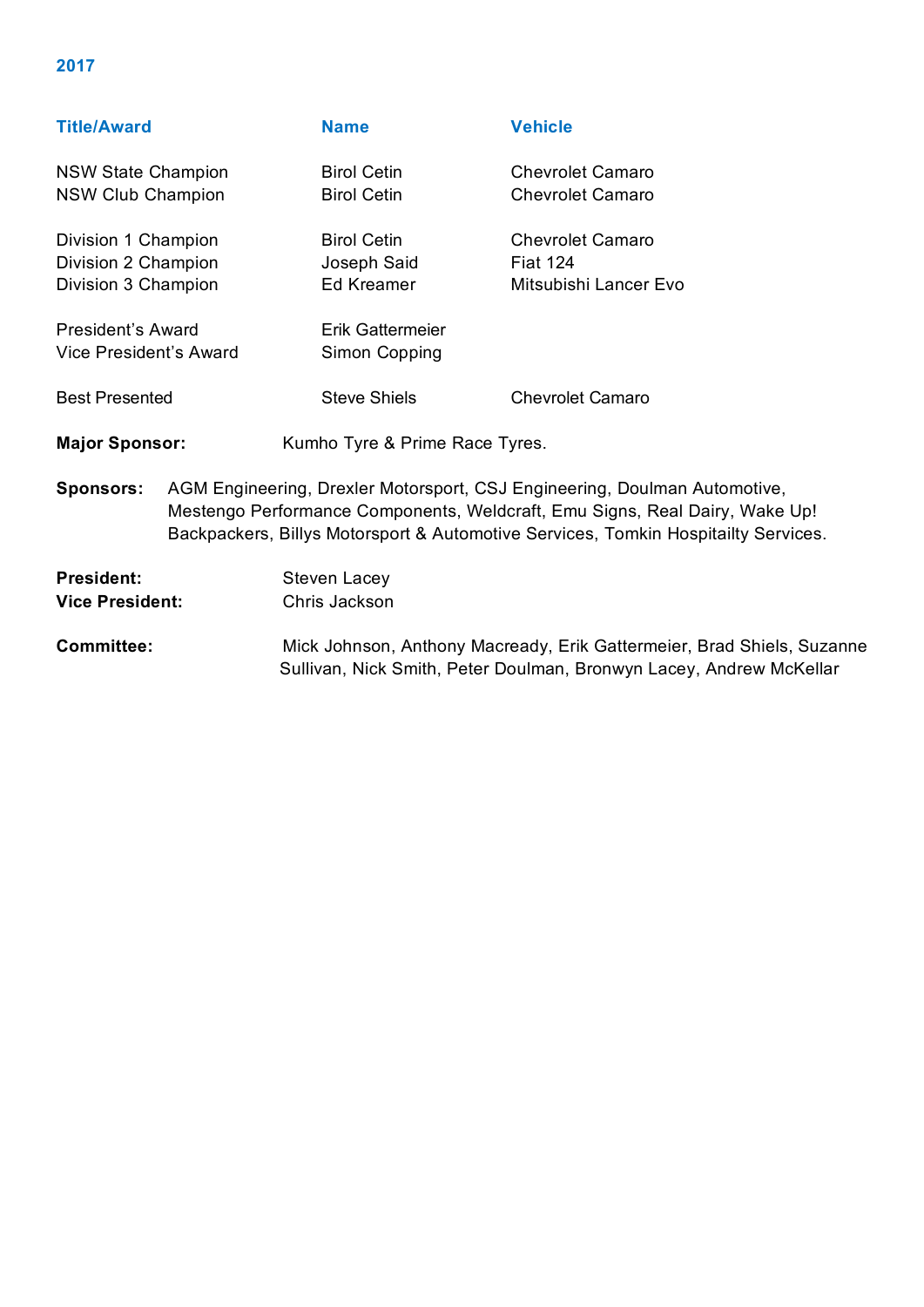### **Title/Award Name Vehicle**

NSW State Champion Birol Cetin Chevrolet Camaro NSW Club Champion David Atkin BMW M3 Division 1 Champion Birol Cetin Chevrolet Camaro Division 2 Champion Bruce Henley Mazda RX8 GT Division 3 Champion David Atkin BMW M3

President's Award **ASSA Committee** 

Vice President's Award Bruce Henley

Major Sponsor: Kumho Tyre & Peak Race Tyres.

**Sponsors:** AGM Engineering, Drexler Motorsport, CSJ Engineering, Doulman Automotive, Mestengo Performance Components, Weldcraft, Emu Signs, Real Dairy, Billy's Motorsport & Automotive Services, Tomkin Hospitailty Services.

**President:** Andrew McKellar **Vice President:** Chris Jackson

**Committee:** Mick Johnson, Anthony Macready, Erik Gattermeier, Brad Shiels, Suzanne Sullivan, Sean Sullivan, Nick Smith, Steven Lacey.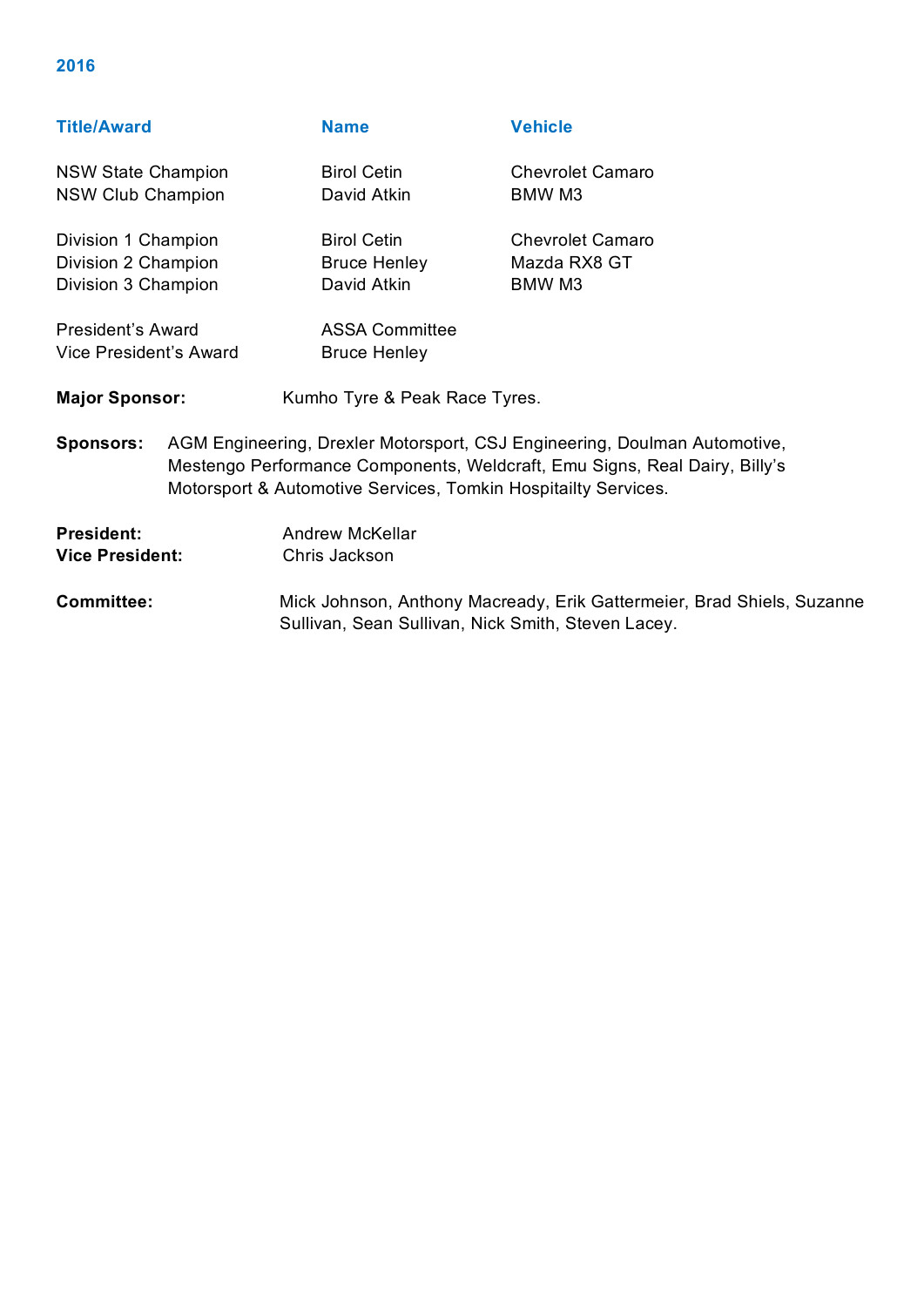|  | <b>Title/Award</b> |
|--|--------------------|
|  |                    |
|  |                    |

| <b>Title/Award</b>        |                                                                                                                                                                                                                | <b>Name</b>                   | <b>Vehicle</b>               |
|---------------------------|----------------------------------------------------------------------------------------------------------------------------------------------------------------------------------------------------------------|-------------------------------|------------------------------|
| <b>NSW State Champion</b> |                                                                                                                                                                                                                | Steven Lacey                  | <b>Chevrolet Camaro</b>      |
| <b>NSW Club Champion</b>  |                                                                                                                                                                                                                | David Atkin                   | BMW M3                       |
| Division 1 Champion       |                                                                                                                                                                                                                | Steven Lacey                  | <b>Chevrolet Camaro</b>      |
| Division 2 Champion       |                                                                                                                                                                                                                | Sean Sullivan                 | <b>Chevrolet Corvette C6</b> |
| Division 3 Champion       |                                                                                                                                                                                                                | David Atkin                   | BMW M3                       |
| <b>President's Award</b>  |                                                                                                                                                                                                                | Sean Sullivan                 |                              |
| Vice President's Award    |                                                                                                                                                                                                                | Suzanne Sullivan              |                              |
| <b>Best Presented</b>     |                                                                                                                                                                                                                | Joseph Said                   | Fiat 124 Sport               |
| <b>Major Sponsor:</b>     |                                                                                                                                                                                                                | Kumho Tyre & Peak Race Tyres. |                              |
| <b>Sponsors:</b>          | AGM Engineering, Sullivan Motorsport, Drexler Motorsport, CSJ Engineering, Doulman<br>Automotive, Westpac Financial Services, Aussie Auto Art, Billy's Motorsport &<br>Automotive Services, Life on the Hedge. |                               |                              |

**President:** Andrew McKellar **Vice President:** Chris Jackson

**Committee:** Mick Johnson, Anthony Macready, Erik Gattermeier, Brad Shiels, Suzanne Sullivan, Sean Sullivan, Nick Smith, Steven Lacey.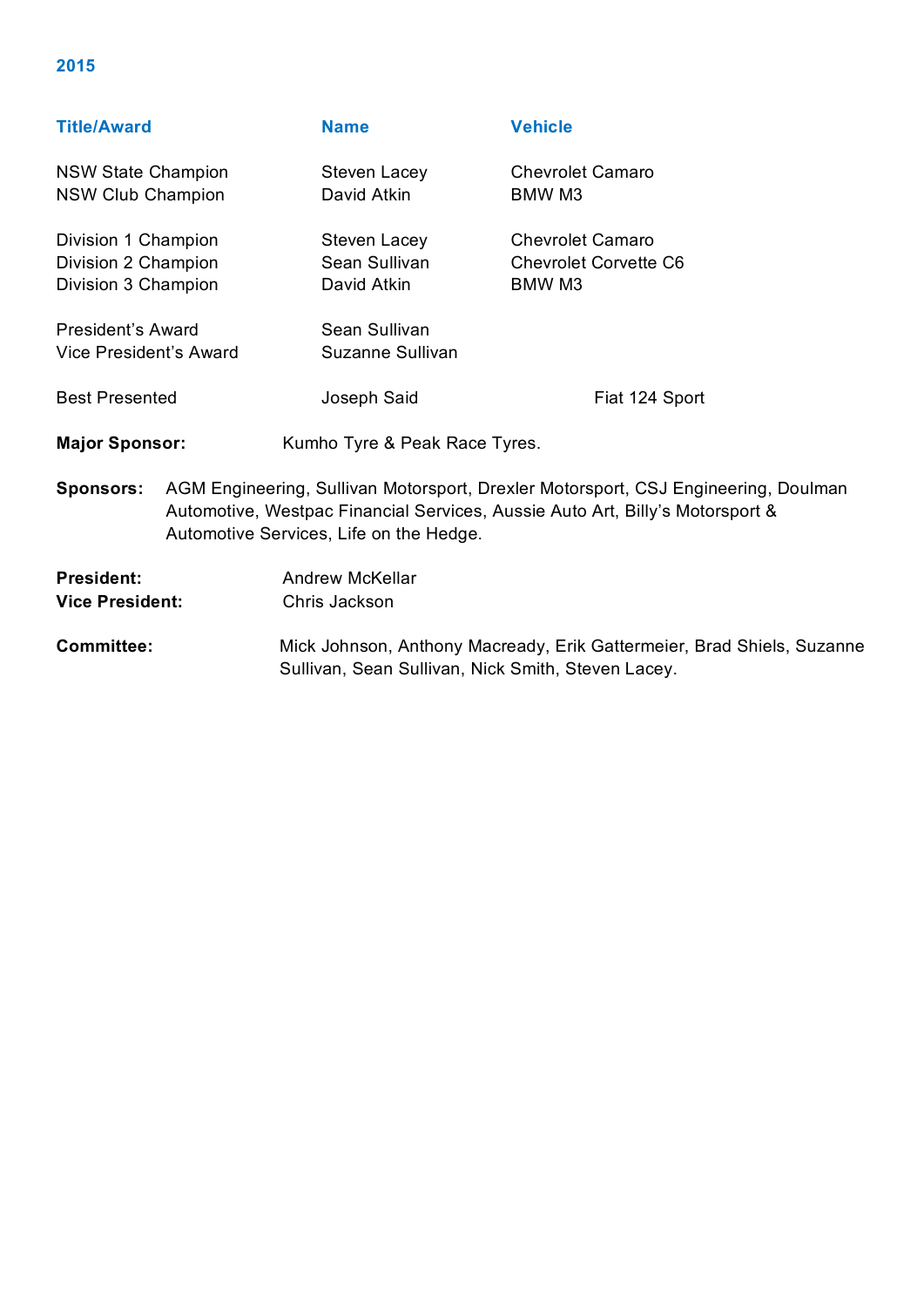| <b>Title/Award</b>        | <b>Name</b>           | <b>Vehicle</b>               |
|---------------------------|-----------------------|------------------------------|
| <b>NSW State Champion</b> | <b>Birol Cetin</b>    | <b>Chevrolet Camaro</b>      |
| <b>NSW Club Champion</b>  | <b>Birol Cetin</b>    | <b>Chevrolet Camaro</b>      |
| Division 1 Champion       | <b>Birol Cetin</b>    | <b>Chevrolet Camaro</b>      |
| Division 2 Champion       | Darrin Renouf         | Holden Commodore VX          |
| Division 3 Champion       | David Atkin           | BMW M3                       |
| <b>President's Award</b>  | <b>Wakefield Park</b> |                              |
| Vice President's Award    | Steve Koen            |                              |
| <b>Best Presented</b>     | Sean Sullivan         | <b>Chevrolet Corvette C6</b> |
| <b>Major Sponsor:</b>     | Kumho Tyre.           |                              |

**Sponsors:** AGM Engineering, Sullivan Motorsport, Drexler Motorsport, CSJ Engineering, Doulman Automotive, Westpac Financial Services, Aussie Auto Art, Hayes Productions, Sydney Fabrication Services, Koen Photo.

| President:      | Andrew McKellar |
|-----------------|-----------------|
| Vice President: | Chris Jackson   |

**Committee:** Mick Johnson, Anthony Macready, Erik Gattermeier, Brad Shiels, Jeff Brown, Sean Sullivan, Nick Smith.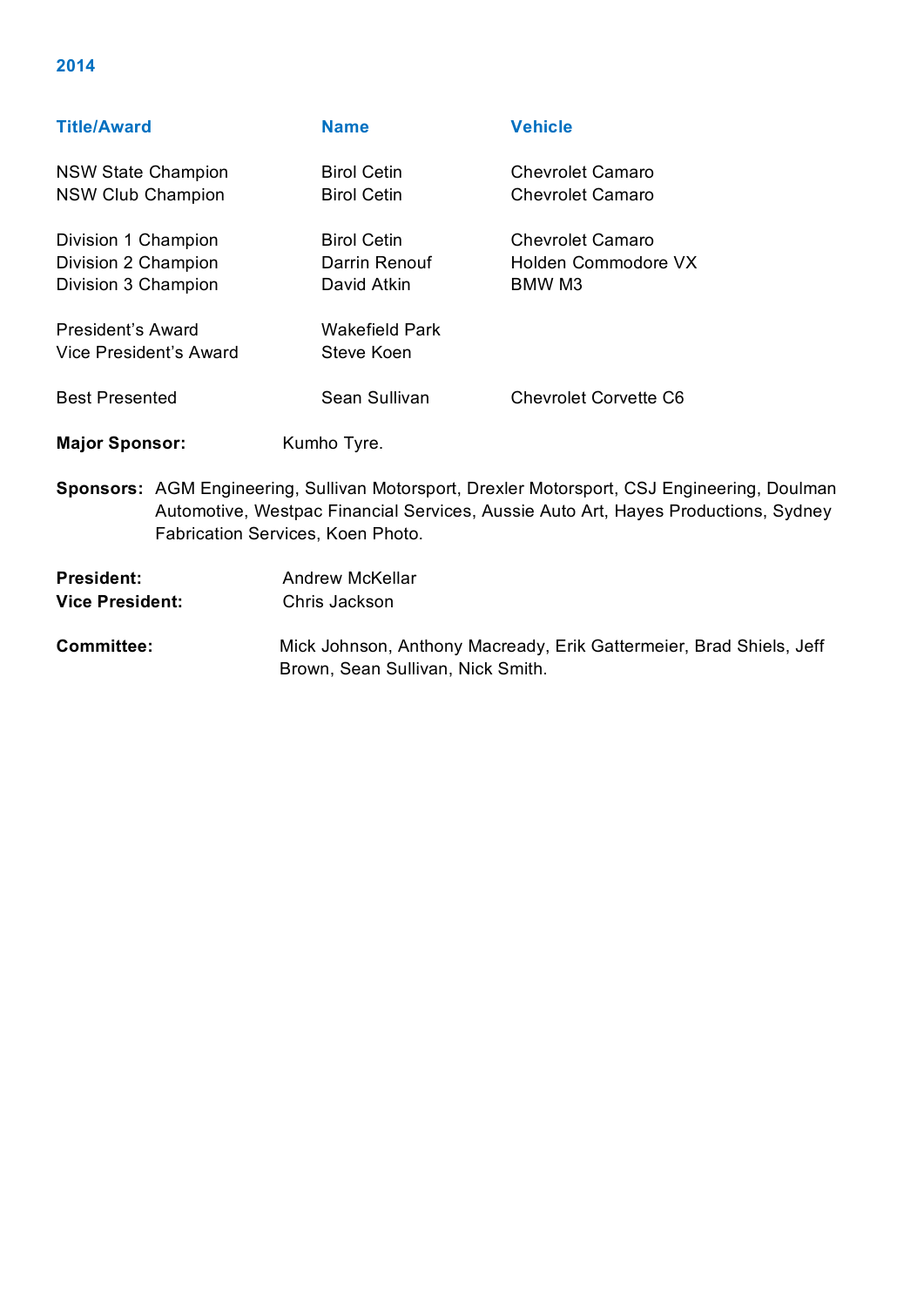| <b>Title/Award</b>                                                |                                         | <b>Name</b>                                              | <b>Vehicle</b>                                                                                                                                          |
|-------------------------------------------------------------------|-----------------------------------------|----------------------------------------------------------|---------------------------------------------------------------------------------------------------------------------------------------------------------|
| <b>NSW State Champion</b><br><b>NSW Club Champion</b>             |                                         | <b>Grant Doulman</b><br><b>Erik Gattermeier</b>          | <b>Holden Commodore</b><br><b>BMW 2002</b>                                                                                                              |
| Division 1 Champion<br>Division 2 Champion<br>Division 3 Champion |                                         | <b>Grant Doulman</b><br>Erik Gattermeier<br>Mick Johnson | <b>Holden Commodore</b><br><b>BMW 2002</b><br>Datsun Stanza                                                                                             |
| <b>President's Award</b><br>Vice President's Award                |                                         | M3 Motorsport<br><b>Michael Auld</b>                     |                                                                                                                                                         |
| <b>Major Sponsor:</b>                                             |                                         | Kumho Tyre.                                              |                                                                                                                                                         |
| <b>Sponsors:</b>                                                  |                                         | Fabrication Services, Koen Photo.                        | AGM Engineering, Sullivan Motorsport, Drexler Motorsport, CSJ Engineering,<br>Doulman Automotive, Westpac Financial Services, Hayes Productions, Sydney |
| <b>President:</b><br><b>Vice President:</b>                       | <b>Andrew McKellar</b><br>Chris Jackson |                                                          |                                                                                                                                                         |
| Committee:                                                        |                                         |                                                          | Geoff Whittaker, Mick Johnson, Anthony Macready, Frik Gattermejer, Brad                                                                                 |

**Committee:** Geoff Whittaker, Mick Johnson, Anthony Macready, Erik Gattermeier, Brad Shiels, Sean Sullivan, Nick Smith.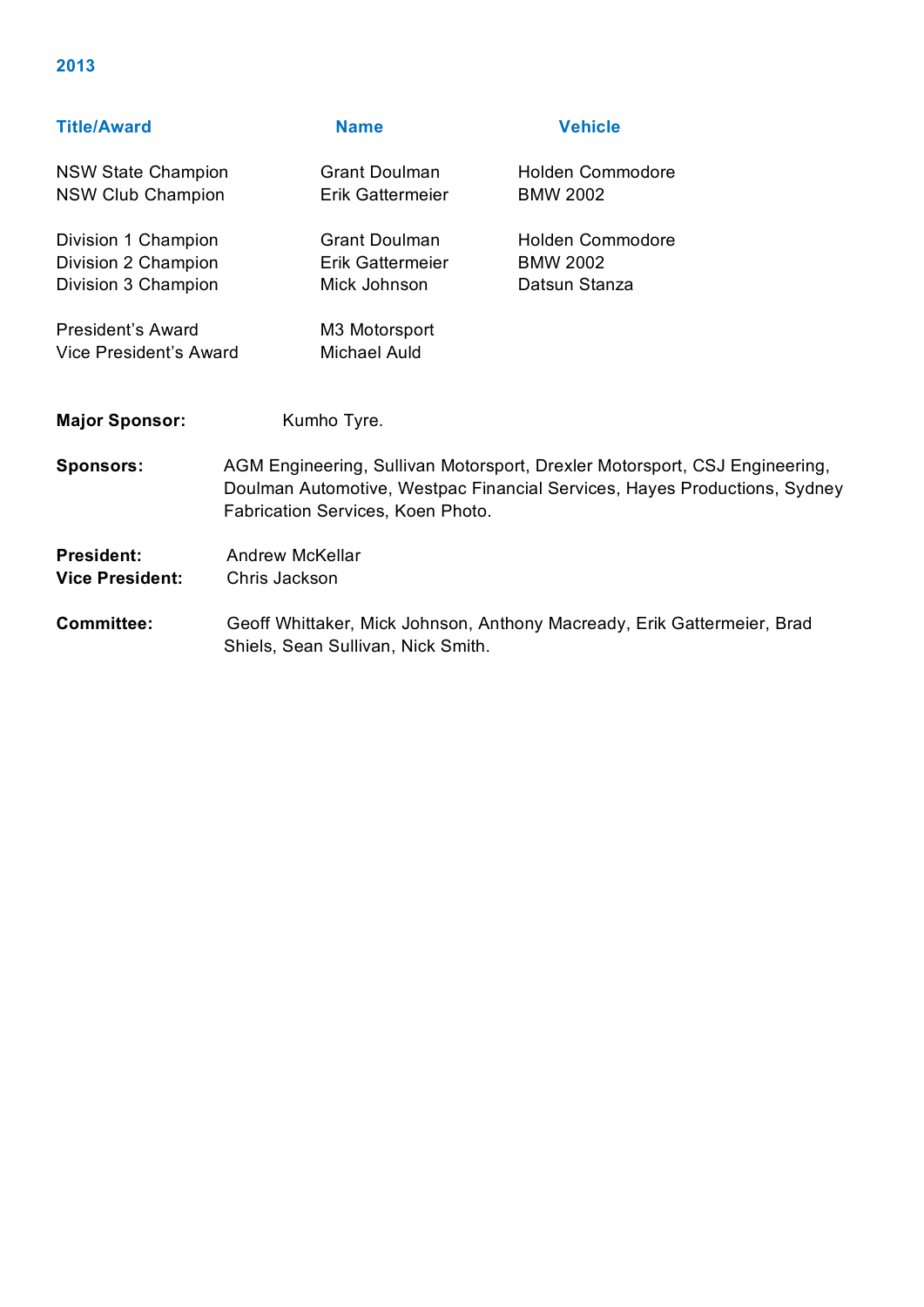| <b>Title/Award</b>                                 |                                                                                                                                                                                                                                  | <b>Name</b>                                                                                                  | <b>Vehicle</b>                               |  |
|----------------------------------------------------|----------------------------------------------------------------------------------------------------------------------------------------------------------------------------------------------------------------------------------|--------------------------------------------------------------------------------------------------------------|----------------------------------------------|--|
| <b>NSW State Champion</b><br>NSW Club Champion     |                                                                                                                                                                                                                                  | Stuart Inwood<br>Steve Lacey                                                                                 | V8 Supercar Falcon BA<br>Holden Commodore VK |  |
| <b>President's Award</b><br>Vice President's Award |                                                                                                                                                                                                                                  | <b>Anthony Macready</b><br><b>Herbert Gattermeier</b>                                                        |                                              |  |
| <b>Best Presented</b><br>Koen Encouragement        |                                                                                                                                                                                                                                  | <b>Scott Reed</b><br>Erik Gattermeier                                                                        | Mustang<br><b>BMW 2002</b>                   |  |
| <b>Major Sponsor:</b>                              |                                                                                                                                                                                                                                  | Air Technology Australia.                                                                                    |                                              |  |
| <b>Sponsors:</b>                                   | AGM Engineering, Sullivan Motorsport, Drexler Motorsport, CSJ Engineering, Doulman<br>Automotive, Peak Race Tyres, Jim Aitken, Specialised On-Site, Hayes Productions,<br>Sydney Fabrication Services, Koen Photo, Bavaria Cars. |                                                                                                              |                                              |  |
| <b>President:</b><br><b>Vice President:</b>        |                                                                                                                                                                                                                                  | <b>Andrew McKellar</b><br>Chris Jackson                                                                      |                                              |  |
| <b>Committee:</b>                                  |                                                                                                                                                                                                                                  | Geoff Whittaker, Mick Johnson, Anthony Macready, Erik Gattermeier,<br>Jeff Brown, Sean Sullivan, Nick Smith. |                                              |  |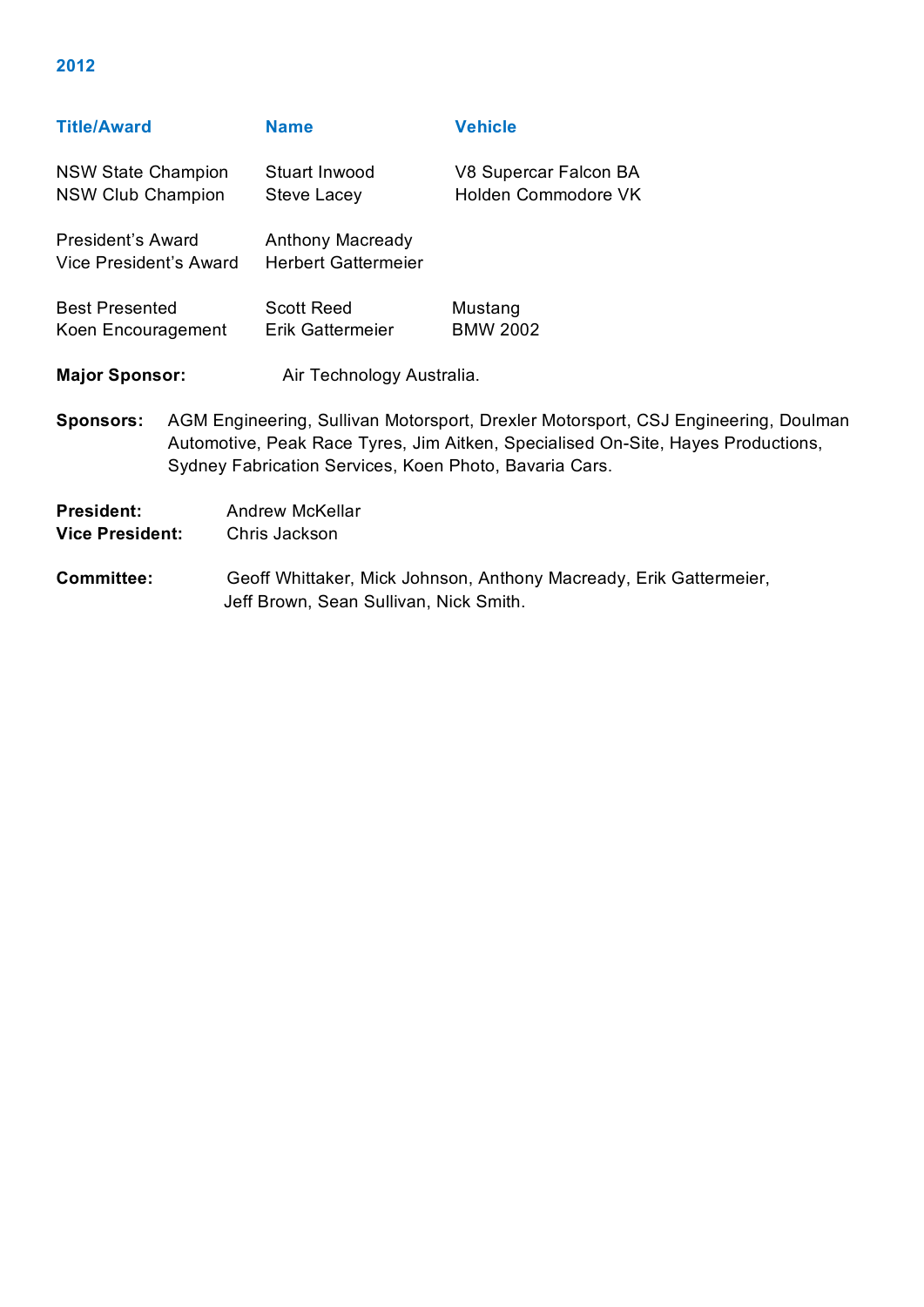| <b>Title/Award</b>                                                                     |             | <b>Name</b>                                                                                     | <b>Vehicle</b>                      |  |
|----------------------------------------------------------------------------------------|-------------|-------------------------------------------------------------------------------------------------|-------------------------------------|--|
| <b>NSW State Champion</b><br><b>NSW Club Champion</b>                                  |             | Dameon Jameson<br>Dameon Jameson                                                                | Jaguar XK<br>Jaguar XK              |  |
| President's Award<br>Vice President's Award                                            |             | Koen Photography<br>Jeff Brown                                                                  | Steve & Martin Koen, Alicia Jackson |  |
| <b>Best Presented</b>                                                                  |             | Dameon Jameson                                                                                  | Jaguar XK                           |  |
| <b>Major Sponsor:</b>                                                                  |             | Air Technology Australia.                                                                       |                                     |  |
| <b>Sponsors:</b>                                                                       | Automotive. | AGM Engineering, Sullivan Motorsport, Drexler Motorsport, CSJ Engineering, Doulman              |                                     |  |
| <b>President:</b><br><b>Andrew McKellar</b><br><b>Vice President:</b><br>Sean Sullivan |             |                                                                                                 |                                     |  |
| <b>Committee:</b>                                                                      |             | Anthony Macready, Chris Jackson, Jeff Brown, Herb Gattermeier, Erik<br>Gattermeier, Nick Smith. |                                     |  |